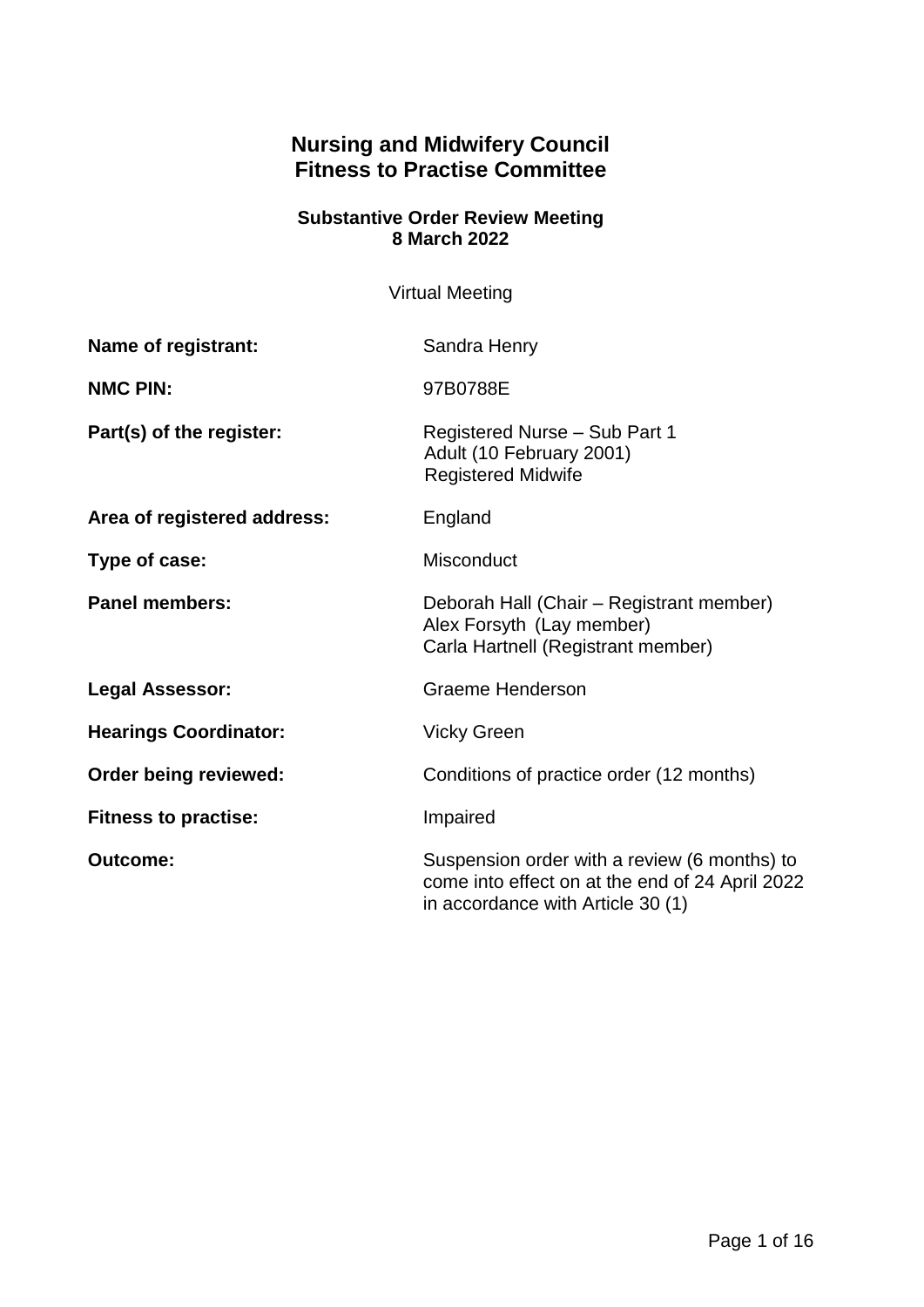## **Decision and reasons on service of Notice of Meeting**

In response to the COVID-19 crisis, emergency changes were made to the Nursing and Midwifery Council (Fitness to Practise) Rules 2004, as amended (the Rules). The emergency changes allow for the Notice of Meeting (the Notice) to be sent by the Nursing and Midwifery Council (NMC) by email instead of by recorded delivery post. This email must be sent securely to a registered email address for the registrant and/or representative.

The panel noted that Notice had been sent to Miss Henry's confirmed registered email address on 28 January 2022.

The panel took into account that the Notice provided details of the substantive order being reviewed and that the NMC proposed that this review would take place by way of a meeting. The panel had regard to the Notice in which it was stated that if Miss Henry did not request a hearing, a private meeting will go ahead no sooner than Monday 7 March 2022.

The panel accepted the advice of the legal assessor.

In the light of all of the information available, the panel was satisfied that Miss Henry has been served with notice of this meeting in accordance with the requirements of Rules 11 and 34.

### **Decision and reasons on review of the substantive order**

The panel decided to replace the current conditions of practice order with a suspension order for a period of 6 months with a review.

This order will come into effect at the end of 24 April 2022 in accordance with Article 30(1) of the 'Nursing and Midwifery Order 2001' (the Order).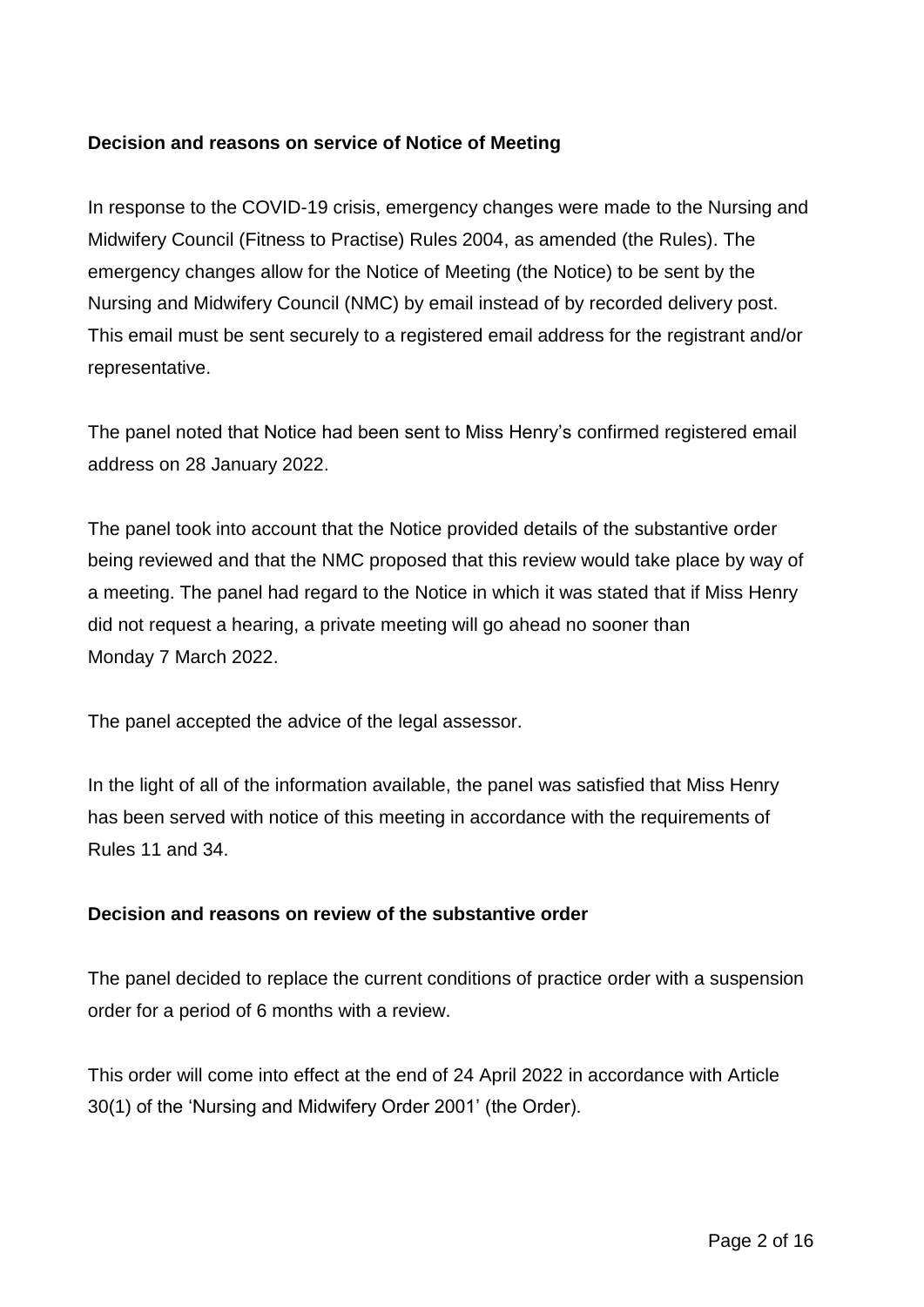This is the second review of a substantive conditions of practice order originally imposed for a period of 24 months by a Fitness to Practise Committee panel on 26 March 2019 by way of consensual panel determination. On 17 March 2021 the reviewing panel decided to vary the conditions of practice order for a further 12 month period.

The current order is due to expire at the end of 24 April 2022.

The panel is reviewing the order pursuant to Article 30(1) of the Order.

The charges found proved by way of admission which resulted in the imposition of the substantive order were as follows:

*'That you, a registered nurse and midwife:*

- *1) On the night shift of 4-5 June 2016, in relation to Mother A and/or Baby A;*
	- *a) Between 19:26 and 23:00 did not complete an assessment of the cardiotocograph ("CTG").*
	- *b) Between 23:00 and 00:00;*
		- *i) Did not make an assessment of the decelerations on the CTG.*
		- *ii) Did not escalate concerns about the fetal heart rate to the labour ward coordinator and/or obstetric registrar.*
		- *iii) Did not request a fresh eyes review and/or record why a fresh eyes review was not undertaken. (as amended)*
	- *c) Between 00:00 and 01:00;*
		- *i) Did not complete the CTG assessment tool.*
		- *ii) Did not record the fetal heart rate accurately.*
	- *d) At 01:30 did not make a record of what the fetal heart rate was when it was noted to be less than 100 bpm.*
	- *e) Did not maintain adequate records in that you;*
		- *i) Did not document why there was a delay recommencing the CTG at around 20:48.*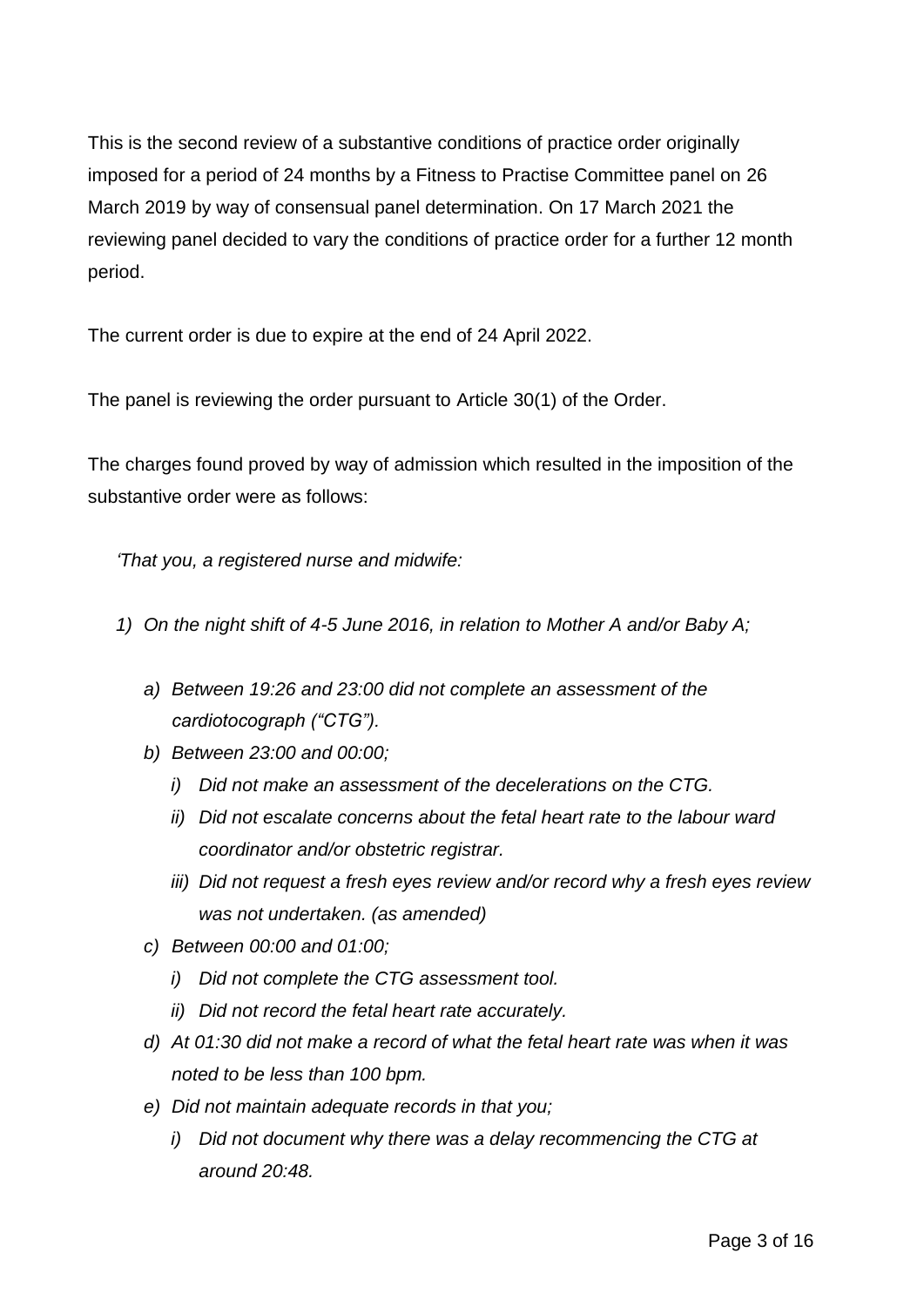- *ii) Did not complete all entries on the vaginal examination sticker.*
- *iii) Did not document any care given to Mother A between 02:45 and 05:45.*
- *iv) Did not use the SBAR when taking back care of Mother A at 03:20.*
- *v) Did not record any observations on the MEOWS chart between 04:30 and 07:30.*
- *vi) Did not commence a fluid balance chart.*
- *vii) Did not accurately record Baby A's oxygen saturations.*
- *f) Did not take and/or record observations of Baby A.*
- *2) On the night shift of 25-26 June 2016, in relation to Mother B and/or Baby B;*
	- *a) Between 20:25 and 22:00 did not observe and/or assess the CTG.*
	- *b) Between 22:00 and 23:00 incorrectly classified the CTG.*
	- *c) Did not escalate concerns regarding the CTG on one or more occasions.*
	- *d) Did not follow up with the registrar when they did not return 30 minutes after an obstetric review as planned.*
	- *e) Did not continuously record the fetal heart rate when the epidural was being sited.*
	- *f) Did not challenge the registrar's decision not to obtain a further fetal blood sample after the initial sample was rejected by the analyser.*
	- *g) Did not ensure that an arterial blood sample was taken from Baby B.*
	- *h) Did not take Baby B's heart rate when he collapsed.*
	- *i) Did not maintain adequate records in that you;*
		- *i) Did not document conversations you had about Mother B and/or Baby B's care.*
		- *ii) Did not record that there was a prolonged deceleration at 22:45.*
		- *iii)* Did not make a record of the fetal heart rate when the epidural was being *sited.*
		- *iv) Did not make any entries in the records between 23:39 and 00:56.*
		- *v) Did not record that you had escalated concerns about the CTG to the labour ward coordinator.*
		- *vi) Did not record on the MED chart what drugs you supplied and/or administered under your midwife exemption.*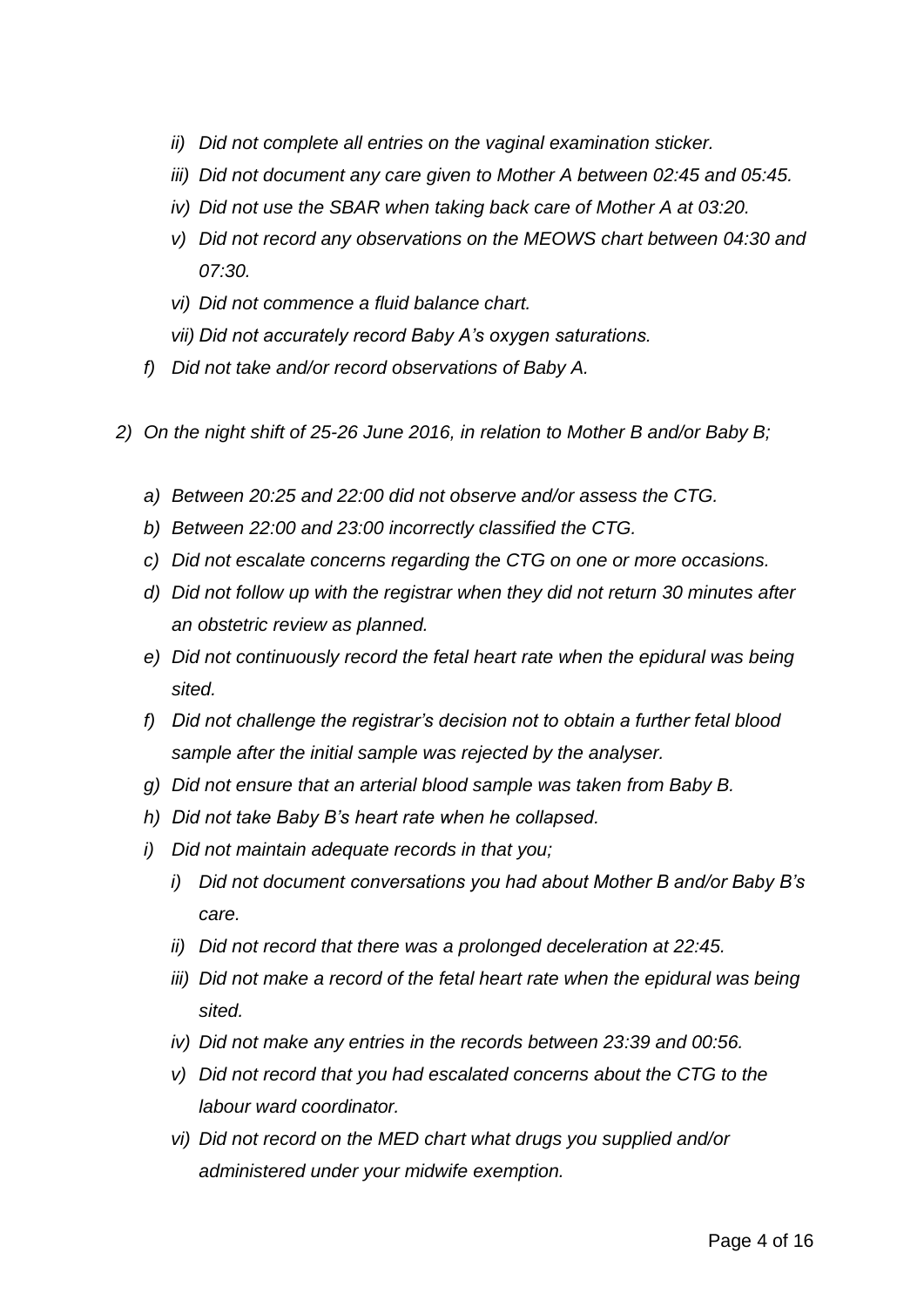*vii) Did not record any care provided to Mother B postnatally between 02:09 and 07:30.*

*viii)Did not ensure retrospective entries were clearly marked as retrospective. ix) Did not record that you had requested a senior midwifery review.*

- *3) On the night shift of 26-27 June 2016, in relation to Mother C and/or Baby C;*
	- *a) Did not carry out adequate observations of Baby C in that you;*
		- *i) Did not monitor Baby C's temperature after he was noted to be hypothermic.*
		- *ii) Did not take any vital signs after the initial ones.*
	- *b) Did not provide and assistance to Mother C with breastfeeding.*
	- *c) Did not maintain adequate records in that you;*
		- *i) Did not record your discussions with the labour ward coordinator and/or paediatric doctor.*
		- *ii) Did not document your actions up to and during the resuscitation of Baby C.*
- *4) During an interview with Colleague A, incorrectly assessed/classified Mother B's CTG for the period between;*
	- *a) 20:25 and 22:00 on 25 June 2016.*
	- *b) 22:00 and 23:00 on 25 June 2016.*
	- *c) 23:00 and 00:00 on 25 June 2016.*
	- *d) 00:00 and 01:00 on 26 June 2016. (as amended)*

*AND in light of the above, your fitness to practise is impaired by reason of your misconduct.'*

The first reviewing panel determined the following with regard to impairment:

*'The panel had regard to Miss Henry's reflective accounts addressing the issues in relation to her nursing practice. However, the panel determined that Miss*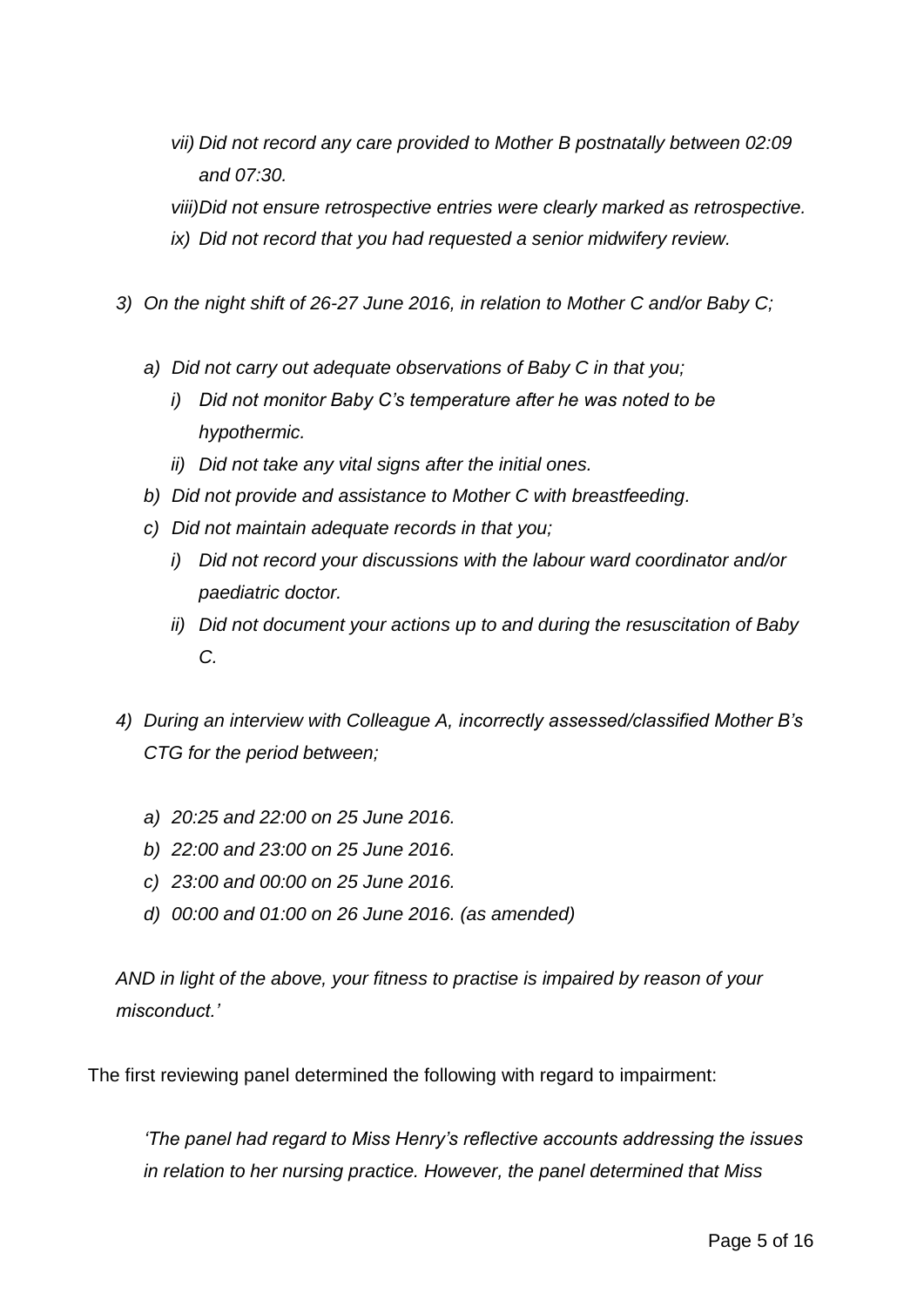*Henry has not presented any evidence of reflection or remediation of her midwifery practice. The panel noted that it was not provided any evidence from Miss Henry to suggest that she has attempted to remediate the errors to which the charges found proved relate. The panel was of the view that although Miss Henry is unable to work as a midwife as a result of the restriction on her midwifery practice, this should not have prevented Miss Henry from keeping her knowledge up to date or from undertaking relevant training in order to address the issues identified.* 

*The panel is of the view that Miss Henry needs further time to demonstrate that she has fully remediated the identified failings and show that she is capable of safe practice in the midwifery profession. In addition, Miss Henry needs to demonstrate what she has learnt during her period of restriction and how this has impacted on both her nursing and midwifery practice. In light of this, this panel determined that Miss Henry is liable to repeat matters of the kind found proved. The panel therefore decided that a finding of continuing impairment is necessary on the grounds of public protection.* 

*In its consideration of whether Miss Henry has remediated her practice, the panel took into account that Miss Henry has complied with some conditions in relation to her nursing practice, however, she has not been able to fully remediate her midwifery practice as a result of the restriction on it.* 

*The panel has borne in mind that its primary function is to protect patients and the wider public interest which includes maintaining confidence in the nursing and midwifery professions and upholding proper standards of conduct and performance. The panel determined that, in this case, a finding of continuing impairment on public interest grounds is also required.*

*For these reasons, the panel finds that Miss Henry's fitness to practise remains impaired.'*

The first reviewing panel determined the following with regard to sanction: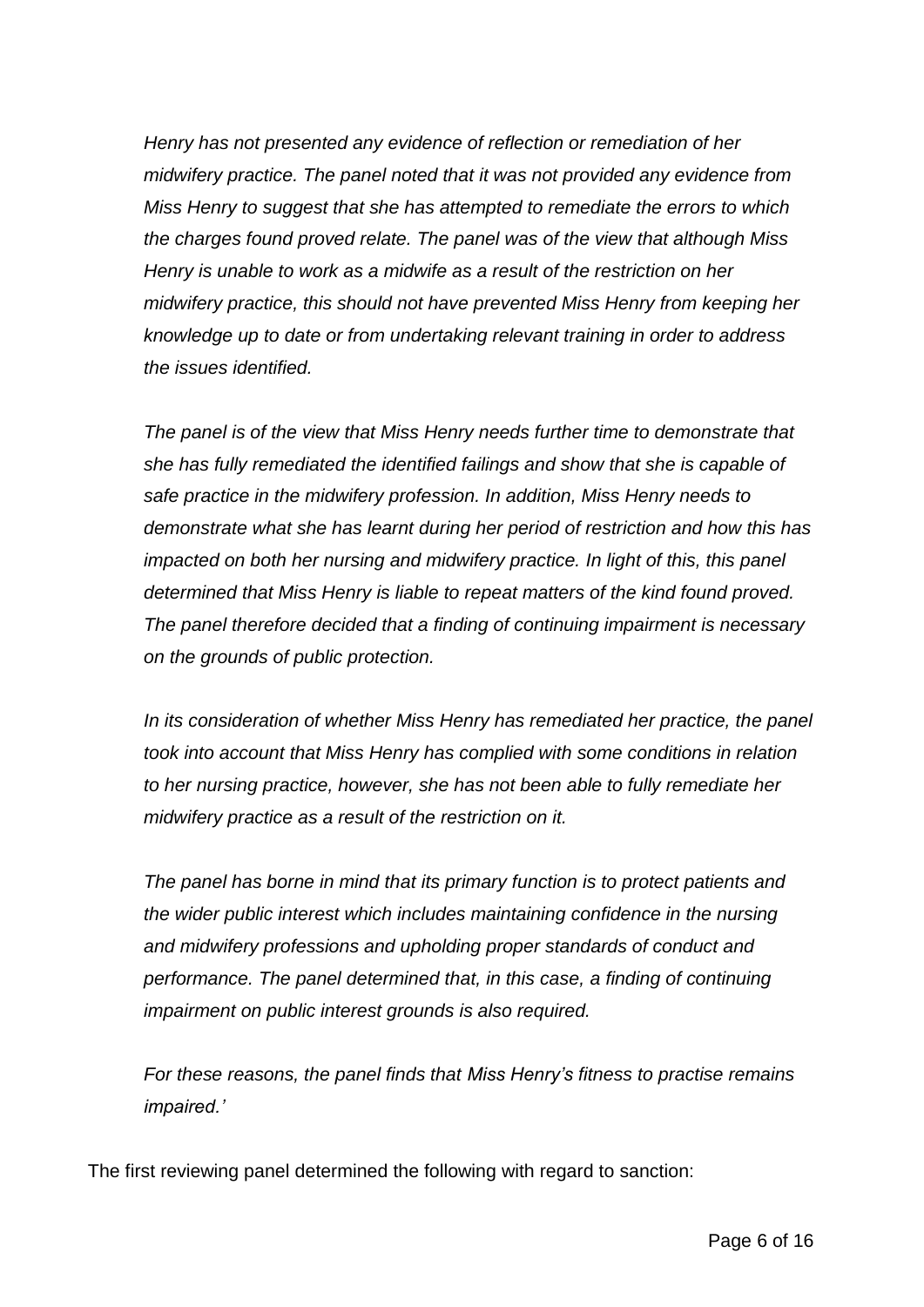*'The panel first considered whether to take no action but concluded that this would be inappropriate in view of the seriousness of the case. The panel decided that it would be neither proportionate nor in the public interest to take no further action.* 

*It then considered the imposition of a caution order but again determined that, due to the seriousness of the case, and the public protection issues identified, an order that does not restrict Miss Henry's practice would not be appropriate in the circumstances. The SG state that a caution order may be appropriate where 'the case is at the lower end of the spectrum of impaired fitness to practise and the panel wishes to mark that the behaviour was unacceptable and must not happen again.' The panel considered that Miss Henry's misconduct was not at the lower end of the spectrum and that a caution order would be inappropriate in view of the issues identified. The panel decided that it would be neither proportionate nor in the public interest to impose a caution order.*

*The panel next considered whether imposing a varied conditions of practice order on Miss Henry's registration would be a sufficient and appropriate response. The panel is mindful that any conditions imposed must be proportionate, measurable and workable. It determined that it would be possible to formulate appropriate and practical conditions which would address the failings highlighted in this case. The panel noted Miss Henry's compliance with the current substantive conditions of practice order as well as Miss Henry's engagement with the NMC. However, it is of the view that a varied conditions of practice order would afford Miss Henry the opportunity to demonstrate that she is able to practise safely as a midwife. It is also of the view that a conditions of practice order is sufficient to protect patients and the wider public interest.*

*The panel was of the view that to impose a suspension order or a striking-off order would be wholly disproportionate and would not be a reasonable response in the circumstances of Miss Henry's case because there have been no concerns or issues raised regarding Miss Henry's practice as a nurse.*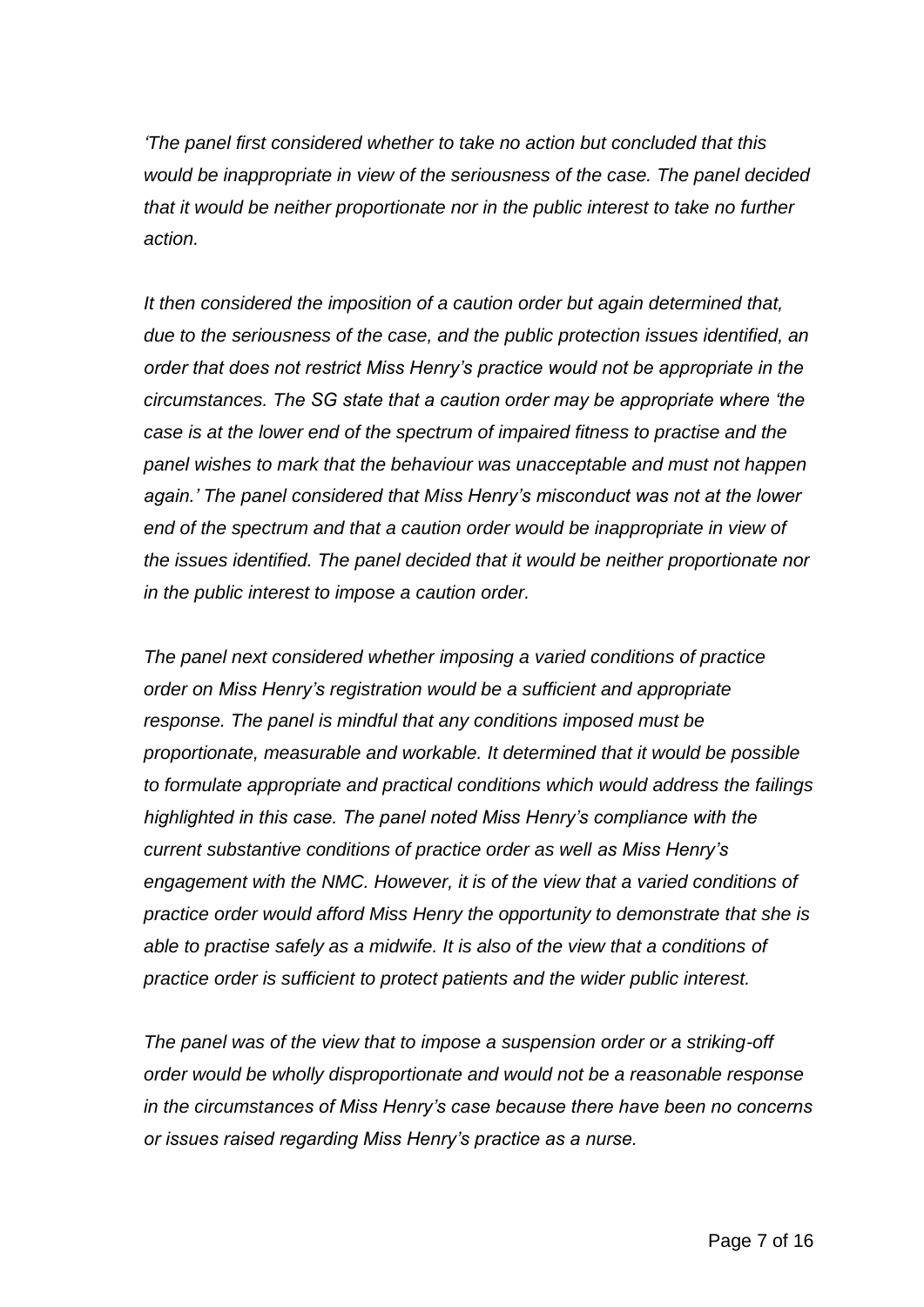*Accordingly, the panel determined, pursuant to Article 30(1)(a) to extend and vary a conditions of practice order for a period of 12 months, which will come into effect on the expiry of the current order, namely at the end of 24 April 2021. It decided to impose the following conditions which it considered are appropriate and proportionate in this case:*

*'For the purposes of these conditions, 'employment' and 'work' mean any paid or unpaid post in a nursing, midwifery or nursing associate role. Also, 'course of study' and 'course' mean any course of educational study connected to nursing, midwifery or nursing associates.'*

- *1. When employed as a midwife, you must not work as the sole midwife in any setting.*
- *2. When employed as a midwife, you must ensure that you are working at all times on the same shift as a registered midwife, but not necessarily directly supervised.*
- *3. When employed as a midwife, you must not independently interpret CTG unsupervised until you have been assessed by a mentor who must be a registered midwife as competent to do so. Such supervision of CTG interpretation must consist of working under the direct observation of a registered midwife nominated by your employer.*
- *4. You must undertake and provide evidence to the NMC of a recognised course in CTG interpretation within one month of returning to midwifery practice.*
- *5. You must undertake and provide evidence to the NMC of training in the observations and recognition of deterioration of women and babies, within one month of returning to midwifery practice.*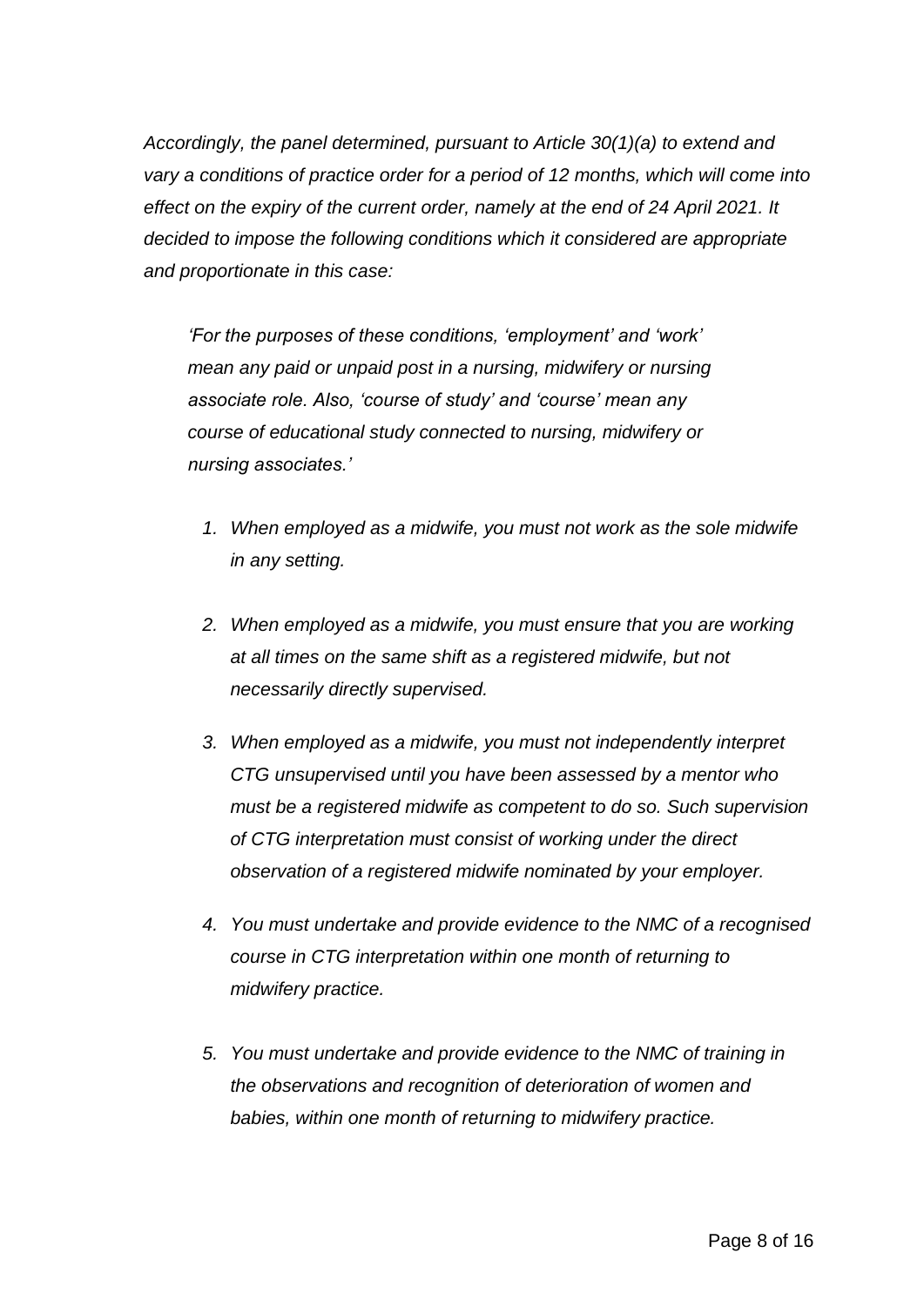- *6. Within your midwifery practice you must work with your line manager, mentor or supervisor (or their nominated deputy) to create a personal development plan designed to address the following:*
	- *a) Fetal monitoring and escalation and communication of concerns.*
	- *b) Maternal and new born observations and escalation and communication of concerns.*
	- *c) Recognition of the deteriorating woman and baby and escalation and communication of concerns.*
	- *d) Record keeping.*
	- *7. You must provide a further reflective piece including how the failings in this case in relation to observation, escalation of concerns, recordkeeping and communication impacted on both your nursing and midwifery practice.*
- *8. When working as a midwife you must meet with your line manager, mentor or supervisor (or their nominated deputy) monthly, to discuss the standard of your performance and your progress towards achieving the aims set out in your personal development plan. You must ask your mentor to note these in a report and you must forward a copy of this report to your case manager prior to any review hearing or meeting.*
- *9. You must tell the NMC within seven days of any nursing or midwifery appointment (whether paid or unpaid) you accept within the UK or elsewhere, and provide the NMC with contact details of your employer.*
- *10.You must tell the NMC about any professional investigation started against you and/or any professional disciplinary proceedings taken against you within seven days of you receiving notice of them.*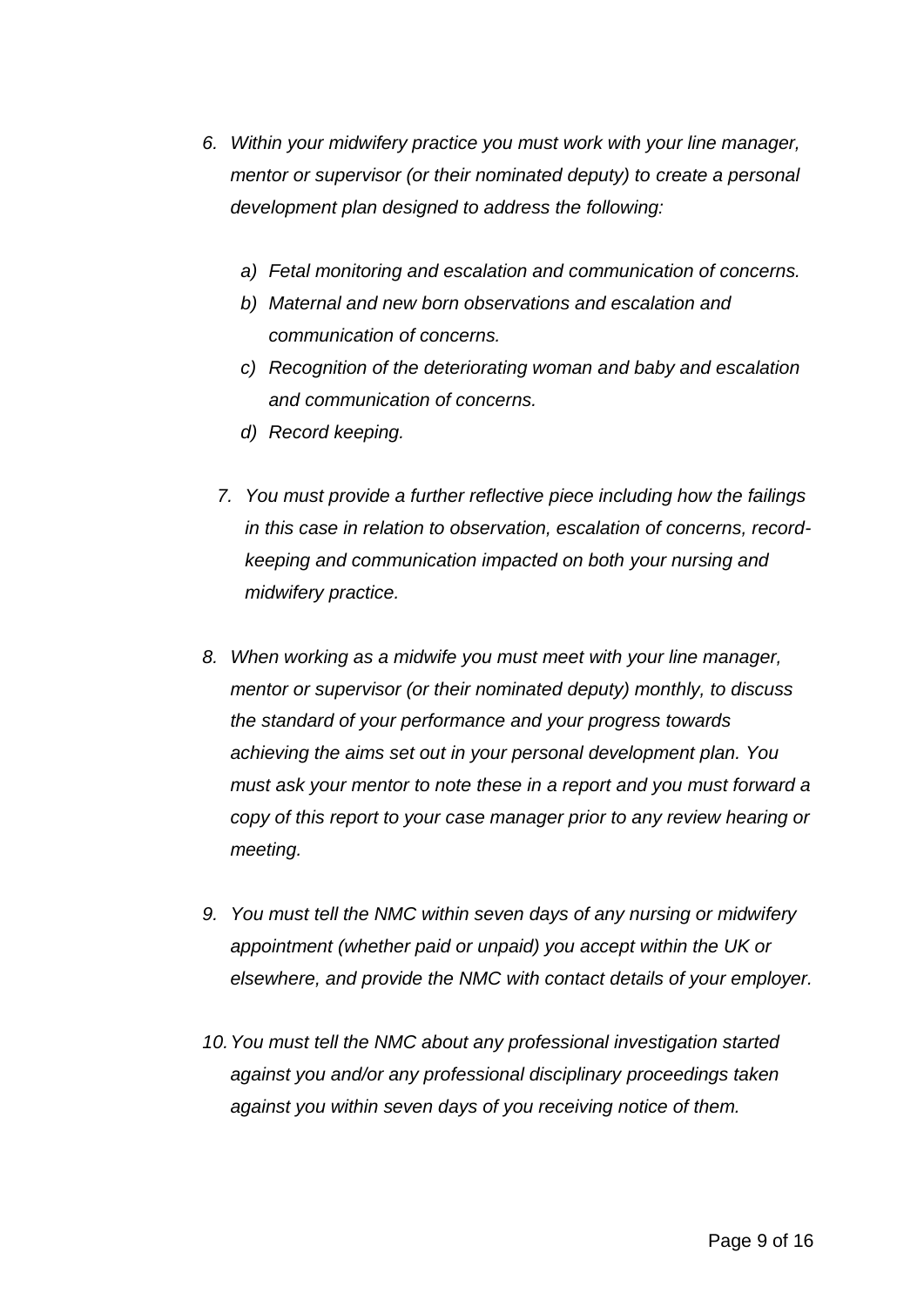*11.(a) You must within seven days of accepting any post or employment requiring registration with the NMC, or any course of study connected with nursing or midwifery, provide the NMC with the name/contact details of the individual or organisation offering the post, employment or course of study.*

*(b) You must within seven days of entering into any arrangements required by these conditions of practice provide the NMC with the name and contact details of the individual/organisation with whom you have entered into the arrangement.*

- *12.You must immediately tell the following parties that you are subject to a conditions of practice order under the NMC's fitness to practise procedures, and disclose the conditions listed at (1) to (7) above, to them:*
	- *a) Any organisation or person employing, contracting with, or using you to undertake nursing or midwifery work.*

*(b) Any agency you are registered with or apply to be registered with (at the time of application) to provide nursing or midwifery services.*

*(c) Any prospective employer (at the time of application) where you are applying for any nursing or midwifery appointment.*

*(d) Any educational establishment at which you are undertaking a course of study connected with nursing or midwifery, or any such establishment to which you apply to take such a course (at the time of application).*

*The period of this order is for 12 months.*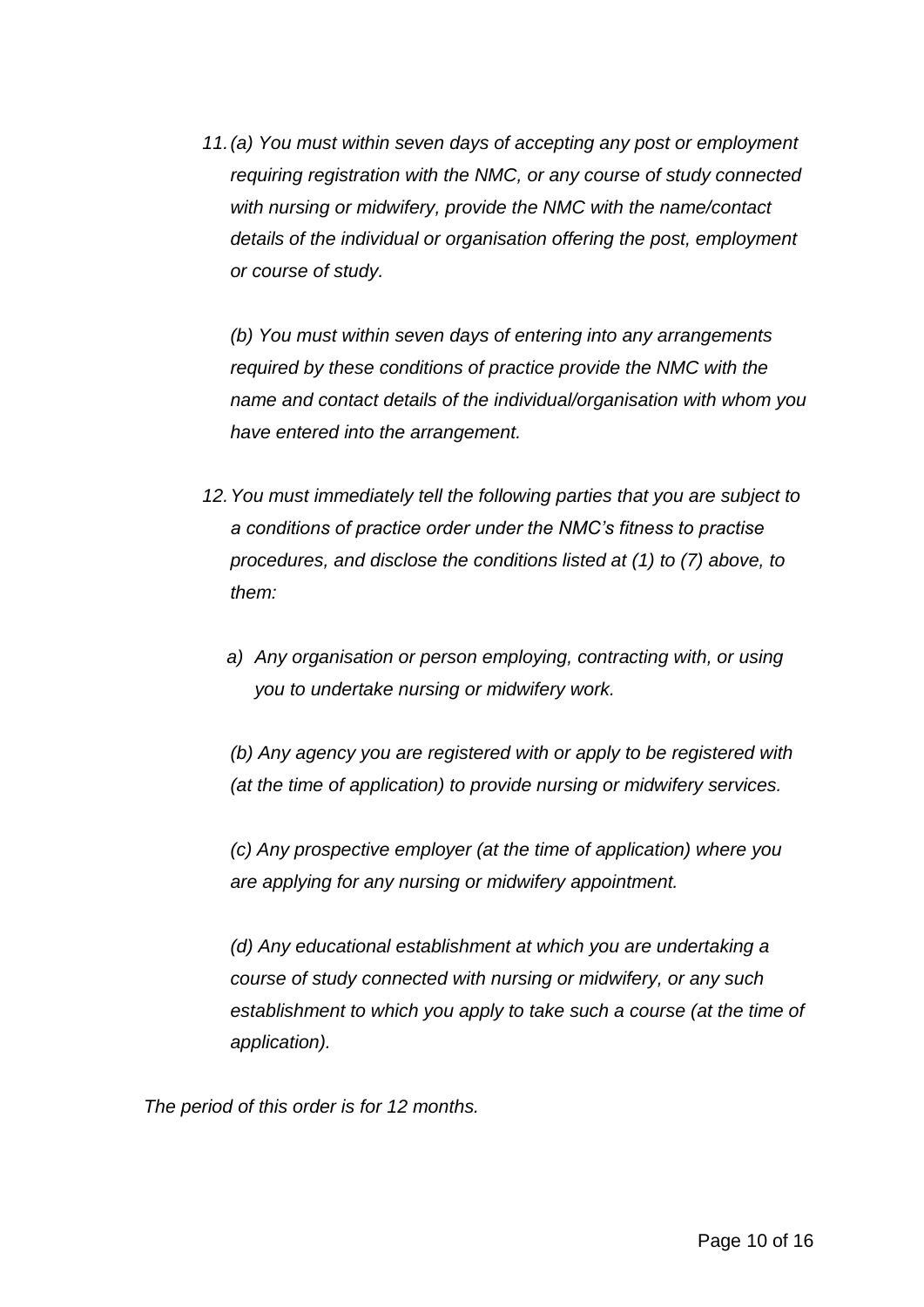*The panel noted that, if Miss Henry believes there has been a material change of circumstances, in which case she can ask for an early review.* 

*This conditions of practice order will take effect upon the expiry of the current conditions of practice order, namely the end of 24 April 2021 in accordance with Article 30(1).*

*Before the expiry of the varied order, a panel will hold a review hearing to see how well Miss Henry has complied with the order. At the review hearing the panel may revoke the order or any condition of it, it may confirm the order or vary any condition of it, or it may replace the order for another order.*

*Any future panel reviewing this case would be assisted by:*

- *Miss Henry's attendance at any future hearings.*
- *Evidence of compliance with this conditions of practice order and of Miss Henry's ability to sustain safe practice as a midwife.*
- *Evidence of any additional relevant training (including certificates) Miss Henry has undertaken to keep her midwifery skills and nursing knowledge up to date.*
- *A clear indication as to Miss Henry's intentions in respect of her midwifery career.'*

### **Decision and reasons on current impairment**

The panel has considered carefully whether Miss Henry's fitness to practise remains impaired. Whilst there is no statutory definition of fitness to practise, the NMC has defined fitness to practise as a registrant's suitability to remain on the register without restriction. In considering this case, the panel has carried out a comprehensive review of the order in light of the current circumstances. Whilst it has noted the decision of the last panel, this panel has exercised its own judgement as to current impairment.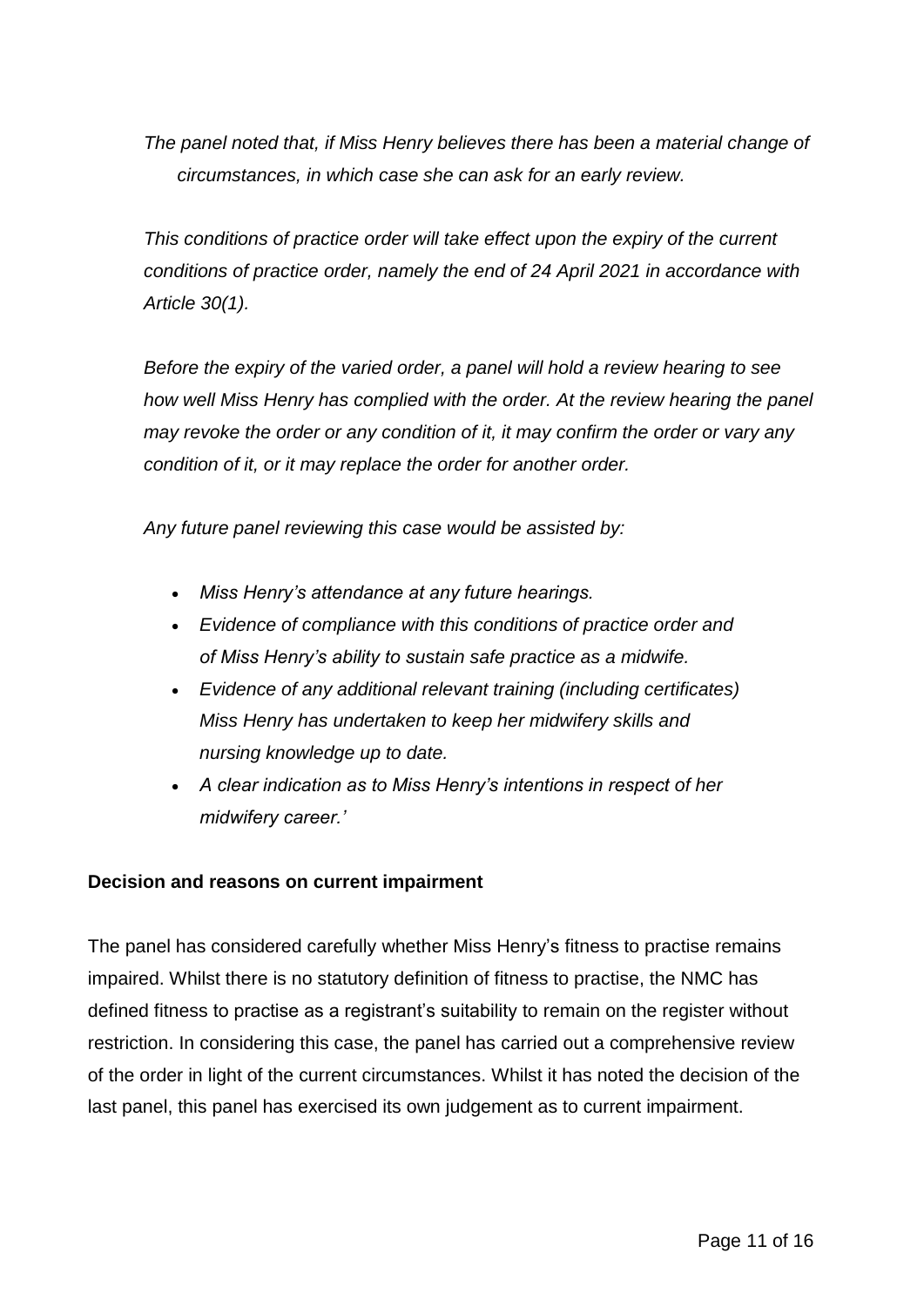The panel has had regard to all of the documentation before it, including the NMC bundle and an on table document which contained an email from the NMC to Miss Henry dated 3 March 2022 reminding her of this review.

The panel heard and accepted the advice of the legal assessor.

In reaching its decision, the panel was mindful of the need to protect the public, maintain public confidence in the profession and to declare and uphold proper standards of conduct and performance.

The panel considered whether Miss Henry's fitness to practise remains impaired.

The panel noted that the last panel varied the conditions of practice order and made some recommendations as set out below:

*'Any future panel reviewing this case would be assisted by:*

- *Miss Henry's attendance at any future hearings.*
- *Evidence of compliance with this conditions of practice order and of Miss Henry's ability to sustain safe practice as a midwife.*
- *Evidence of any additional relevant training (including certificates) Miss Henry has undertaken to keep her midwifery skills and nursing knowledge up to date.*
- *A clear indication as to Miss Henry's intentions in respect of her midwifery career.'*

The panel had sight of an email from the NMC to Miss Henry dated 3 March 2022 in which the monitoring and compliance officer stated the following:

*'I am yet to hear anything back from you in regards to your review meeting, taking place on or after Monday 7 March 2022.*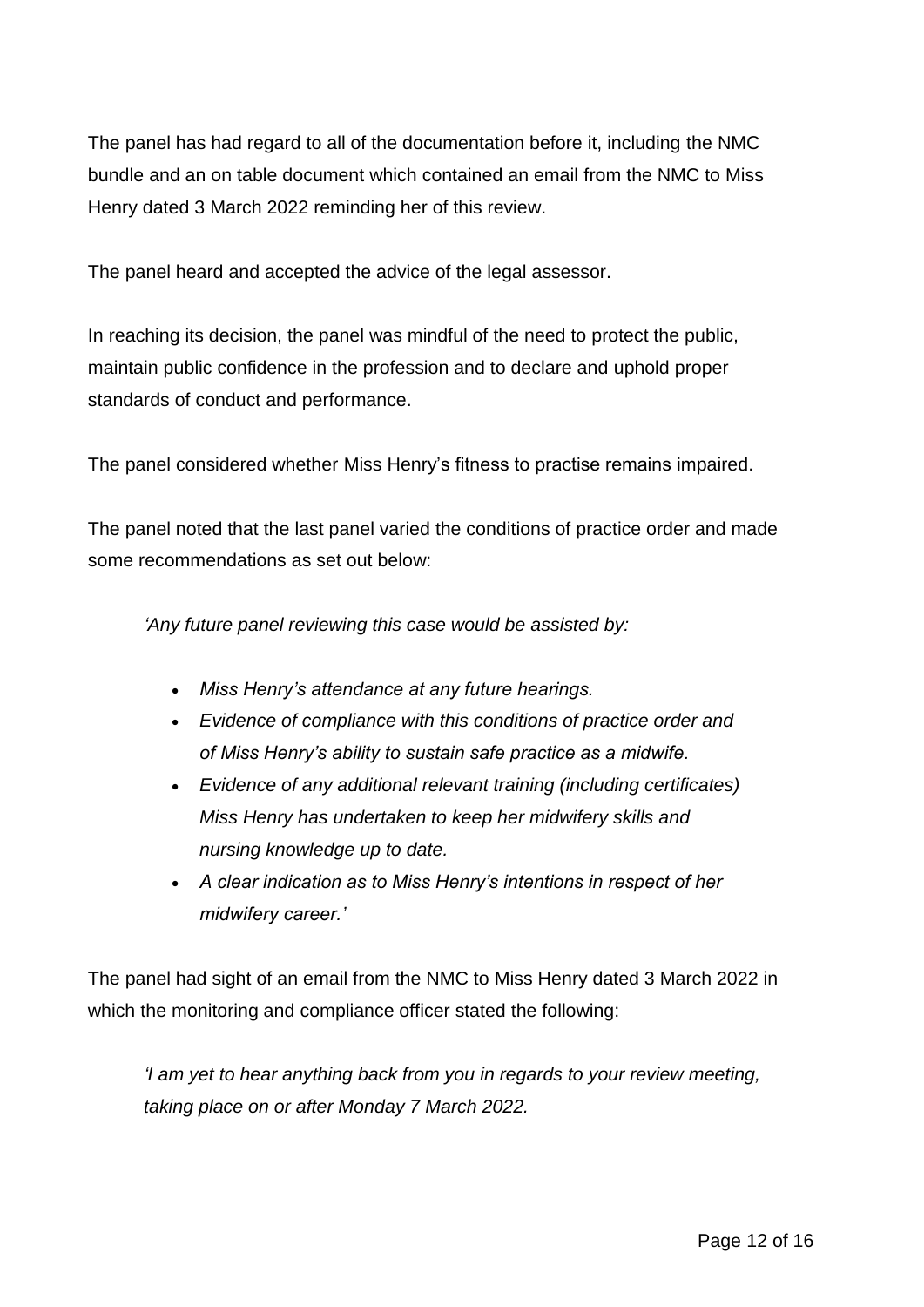*If you have any documentation that you want the panel to see at your review meeting, please can you forward it to me before 3pm on Friday 4 March 2022.'*

The panel noted that there had been no response to this email and that Miss Henry had not provided any evidence of compliance with the conditions of practice order, or provided any information in response to the previous panel's recommendations. The panel had particular regard to condition 7 as set out below:

> *7. You must provide a further reflective piece including how the failings in this case in relation to observation, escalation of concerns, record-keeping and communication impacted on both your nursing and midwifery practice.*

As Miss Henry has not provided a further reflective piece, the panel found that she had breached condition 7.

The panel noted that the last reviewing panel found that Miss Henry had not provided any evidence of reflection or remediation of her midwifery practice, or any evidence that she had addressed the concerns identified in the charges found proved. The panel noted that it had no evidence of Miss Henry's current employment or practice as a nurse or midwife. Having received no further evidence from Miss Henry, the panel determined that the concerns remain and the risk of repetition of the misconduct remains. The panel had regard to the charges found proved and was of the view that these are serious and the concerns relate to basic skills both in nursing and midwifery. In the absence of any evidence that Miss Henry has fully reflected on her shortcomings and strengthened her practice, the panel found that there remained a risk of harm to patients if she were to practise without restriction.

The panel therefore decided that a finding of continuing impairment is necessary on the grounds of public protection.

The panel has borne in mind that its primary function is to protect patients and the wider public interest which includes maintaining confidence in the nursing profession and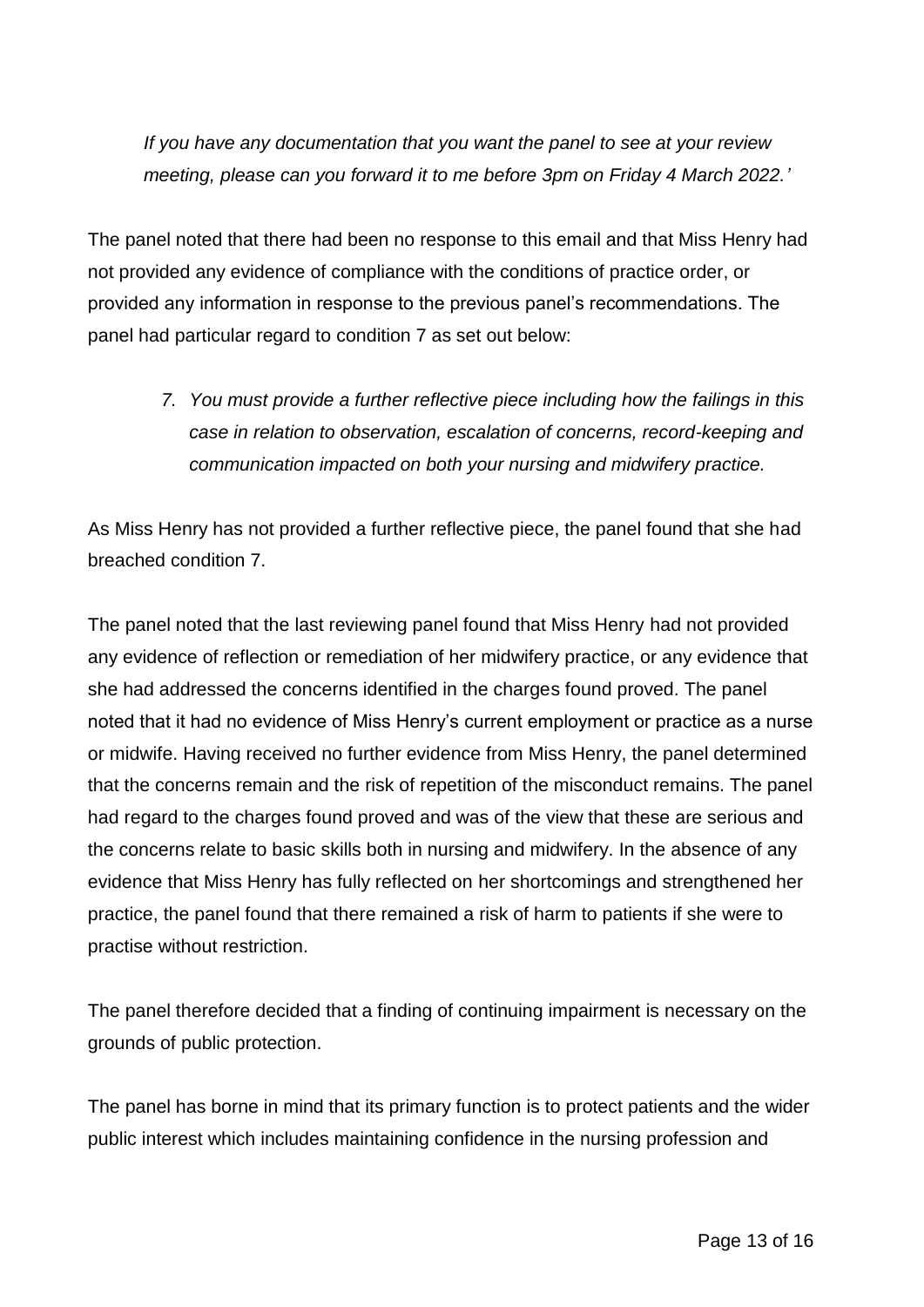upholding proper standards of conduct and performance. The panel determined that, in this case, a finding of continuing impairment on public interest grounds is also required.

For these reasons, the panel finds that Miss Henry's fitness to practise remains impaired.

### **Decision and reasons on sanction**

Having found Miss Henry's fitness to practise currently impaired, the panel then considered what, if any, sanction it should impose in this case. The panel noted that its powers are set out in Article 30 of the Order. The panel has also taken into account the 'NMC's Sanctions Guidance' (SG) and has borne in mind that the purpose of a sanction is not to be punitive, though any sanction imposed may have a punitive effect.

The panel first considered whether to take no action and allow the order to lapse but concluded that this would be inappropriate in view of the seriousness of the charges and the public protection concerns identified. The panel found that there is a risk of repetition of the lack of competence and a consequent risk to patients if Miss Henry were to practise without restriction. The panel therefore determined that taking no action would not protect the public and it would not be in the public interest.

It then considered the imposition of a caution order but again determined that, for the same reasons as set out above, an order that does not restrict Miss Henry's practice would not be appropriate in the circumstances.

The panel next considered whether imposing a conditions of practice order on Miss Henry's registration would still be a sufficient and appropriate response. The panel is mindful that any conditions imposed must be proportionate, measurable and workable.

The panel noted that Miss Henry has been subject to a conditions of practice order for three years and has provided no evidence of compliance with the conditions since they were varied at the last review hearing. The panel considered that a conditions of practice order is no longer workable given Miss Henry's lack of engagement and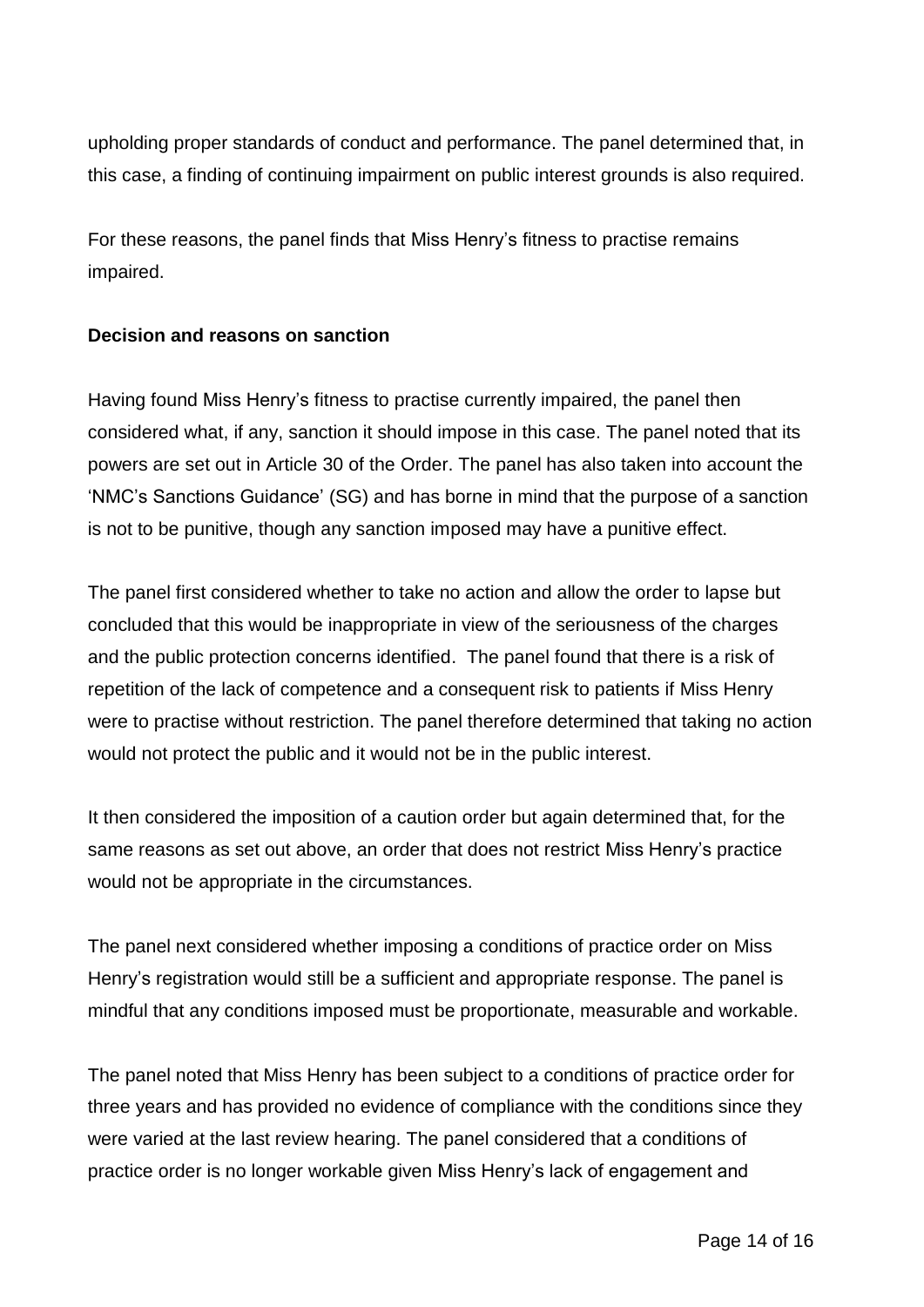apparent unwillingness to comply with the order. The panel had already noted that she was in breach of the conditions. The panel therefore concluded that a conditions of practice order is no longer appropriate in this case. The panel concluded that, given Miss Henry's lack of progress and engagement, no workable conditions of practice could be formulated which would protect the public or satisfy the wider public interest.

The panel determined therefore that a suspension order is the appropriate sanction which would both protect the public and satisfy the wider public interest. Accordingly, the panel determined to impose a suspension order for the period of 6 months with a review, which would provide Miss Henry with an opportunity to engage with the NMC, reflect on her misconduct, provide evidence of how she has strengthened her practice and clarify her future intentions in relation to both her midwifery and nursing registration. It considered this to be the most appropriate and proportionate sanction available.

Before the end of the period of suspension, another panel will review the order. At the review hearing the panel may revoke the order, or it may confirm the order, or it may replace the order with another order.

Any future panel reviewing this case would be assisted by:

- Miss Henry's engagement with the NMC and these proceedings.
- Evidence of how she has kept her nursing and midwifery knowledge up to date, including evidence of relevant training and CPD activity.
- Testimonials or references from a line manager or supervisor from any paid or unpaid employment, particularly within a caring role.
- Reflective statement that includes into Miss Henry's misconduct (preferably using a recognised model).
- A statement outlining her future intentions in relation to her midwifery registration.
- Confirmation of Miss Henry's work activities, paid or unpaid, since the last review hearing in 2021.